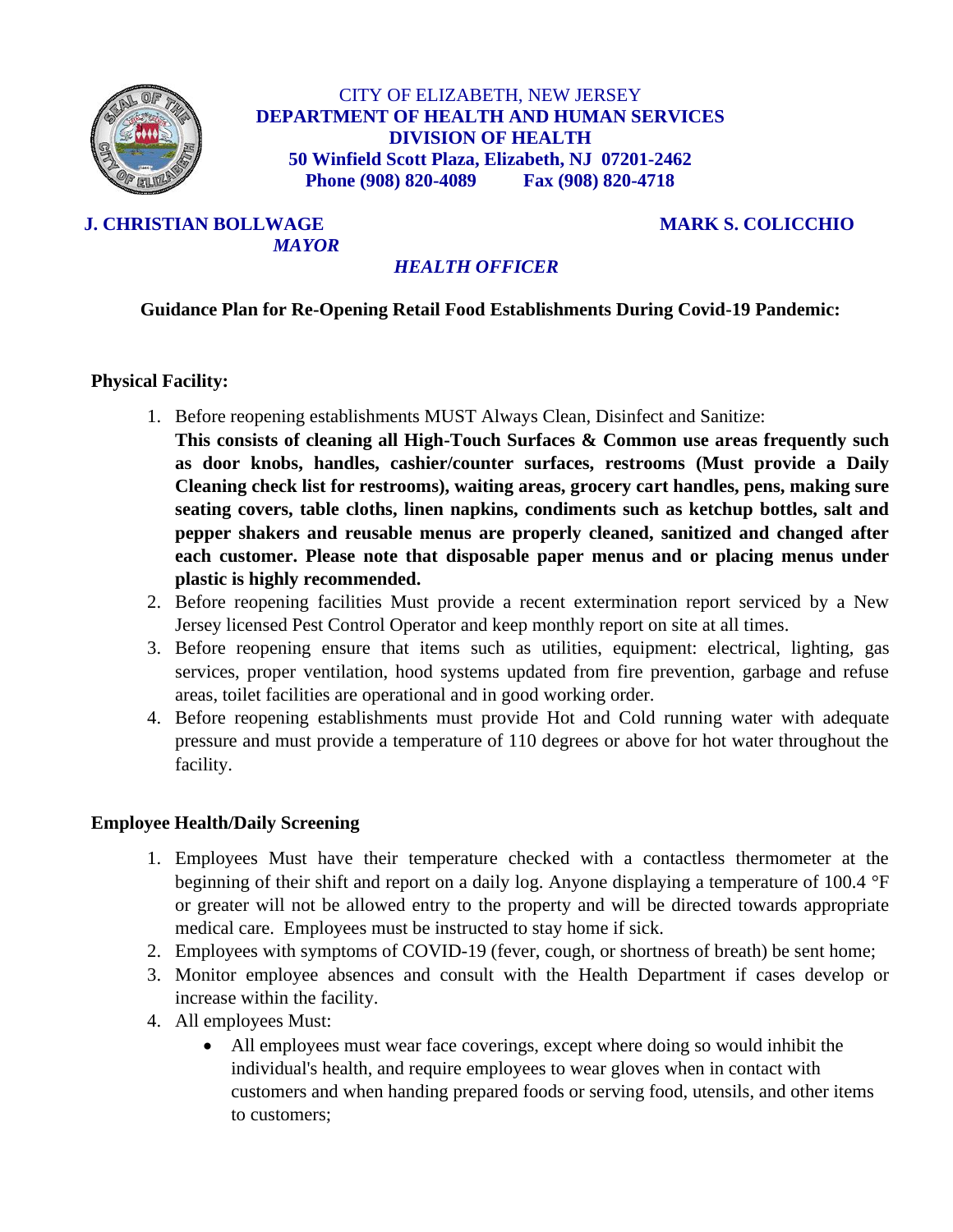- Wash Hands properly (for 20 seconds) and after any of the following activities: **using the restroom, sneezing, touching the face, blowing the nose, cleaning, sweeping, mopping, smoking, eating, drinking, entering a room, going on break and before or after starting a shift.**
- Practice proper wear of single-use gloves:
- Employees must be reminded not to touch their faces
- Must have hand sanitizers available w/a minimum of 60% of alcohol when sink is not available
- Must always wear clean clothing
- Practice proper wear of single-use gloves:
	- 1. Wear food service gloves or use sanitary utensils when handling ready-to-eat foods.
	- 2. Always wash your hands before putting on gloves.
	- 3. Discard and change your gloves any time you need to wash your hands (**After touching your body, using the restroom, eating/drinking, handling dirty equipment/utensils, handling raw food, after any other activities that contaminate your gloves**.)
	- **4. WASHING OR SANITIZING HANDS WITH GLOVES ON IS PROHIBITED!!!**
- 5. Limit Number of employees working to maintain 6 ft. of social distancing between staff in shared spaces (kitchen, break rooms, offices… etc.)
- 6. Personal Protective Equipment Must be available for staff at All Times (gloves, masks)

#### **Food Safety/Food Handling**

- 1. All Food MUST Be Immediately Discarded if the establishment has been closed for at least 2 weeks. (Food discarded due to spoilage, expired, damaged/tampered or pest activity)
- 2. Properly separate and store food and chemicals to prevent cross contamination.
- 3. Food must be properly labeled and stored (name of food product, use by date and organize food products).
- 4. All food items must be maintained at proper temperatures: All cold Potentially Hazardous foods must be maintained at 41°or below and all hot Potentially Hazardous Foods must always be maintained at 135°F or above.
- 5. Thermometers must be available, calibrated and accurate to check equipment as well as food temperatures to ensure food safety. (Must Provide a Thermometer Calibration Log; All hot and cold holding units must have thermometers available and easily visible)
- 6. Ware washer must be clean and properly functioning at the correct temperatures (single temperature machine at 165°F or reaches 180°F rinse high Temp.).
- 7. Sanitizing Test Strips MUST be available and Compatible with the sanitizing agent used.
- 8. All Food Handlers must take the Food Training Food Handler/Food Manager certification course, receive certificates and provide to the health dept.
- 9. Hand washing must be properly conducted in a timely manner for at least 20 seconds after (using the restroom, eating, blowing nose, coughing, sneezing, dealing with raw meats, upon entering the kitchen prep area) ... etc.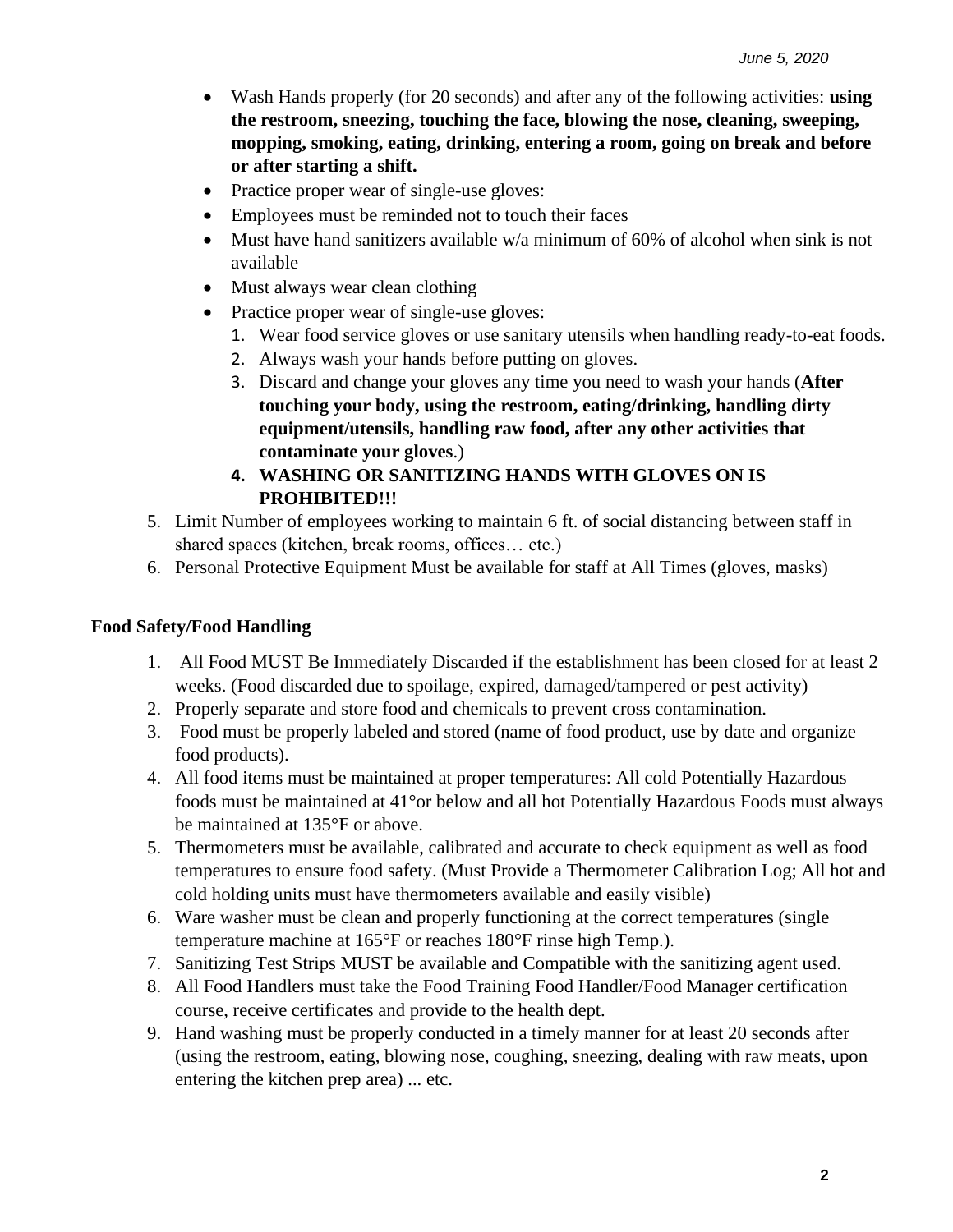### **Food Contact and Non-Food Contact surfaces**:

- 1. All Sanitizers and Disinfectants Must meet the EPA Standards (Environmental Protection Agency) to fight against Sars-CoV-2 per label instructions to clean and disinfect during hours of operation.
- 2. All cleaning supplies must always be available and properly stocked within the establishment.
- 3. Staff Must be properly trained on cleaning procedures to ensure a safe and correct application of disinfectants.
- **4.** Must properly clean and sanitize Food equipment frequently. (**refrigeration/freezer units, stove, oven, grill, microwaves, ice bins and ice machines, cutting boards, counter tops, prep tables, ware washing equipment- handwash sinks, 3 compartment sinks, prep sinks, grocery cart handles… etc.)**
- 5. Must provide a check list for cleaning, sanitizing and disinfecting all utilities and food equipment daily.

### **Social Distancing for Employees/Customers- Take Out Plan**

- 1. Proper social distancing between employees and customers at least 6 ft distance
	- Place markings on floors/sidewalks
	- Place signage on walls
	- Install partitions if possible, to control social distancing
- 2. Masks must be worn in order to enter establishment.
- 3. Hand sanitizer dispensers WITH A MINIMUM OF 60% ALCOHOL must be available based on supply at all entrances and contact areas such as reception areas, bars, restrooms, and meeting spaces, whenever possible. provide hand sanitizer with a minimum of 60% alcohol available to customers.
- 4. Minimize direct contact. (ex. Paying ahead of time) **"Optional Use"**
- 5. Must Provide pre-packaged utensils.

# **Future Dine-In/Outside Dining Plan**

- 1. Plan Ahead-Make reservations.
- 2. Meet Social distancing guidelines (Space Tables a Minimum of 6 ft. from each other)
- 3. Limit table groups to no more than 8 people.
- 4. Use reserved signs on vacant tables to promote social distancing.
- 5. Tables, chairs or any seating must be cleaned and sanitized after each customer.
- 6. Digital Menu (Mobile Device) "Optional" to avoid direct contact if possible. Re-used menus are discouraged but if used must be cleaned and sanitized frequently. Please note that paper menus are highly recommended.
- 7. Provide take out containers for guests to wrap their own left-over food items.
- 8. Post signage at the entrance that states that no one with a fever (temperature of 100.4 degrees F or above) or symptoms of COVID-19 should enter the food or beverage establishment;
- 9. Demarcate 6 feet of spacing in patron waiting areas.